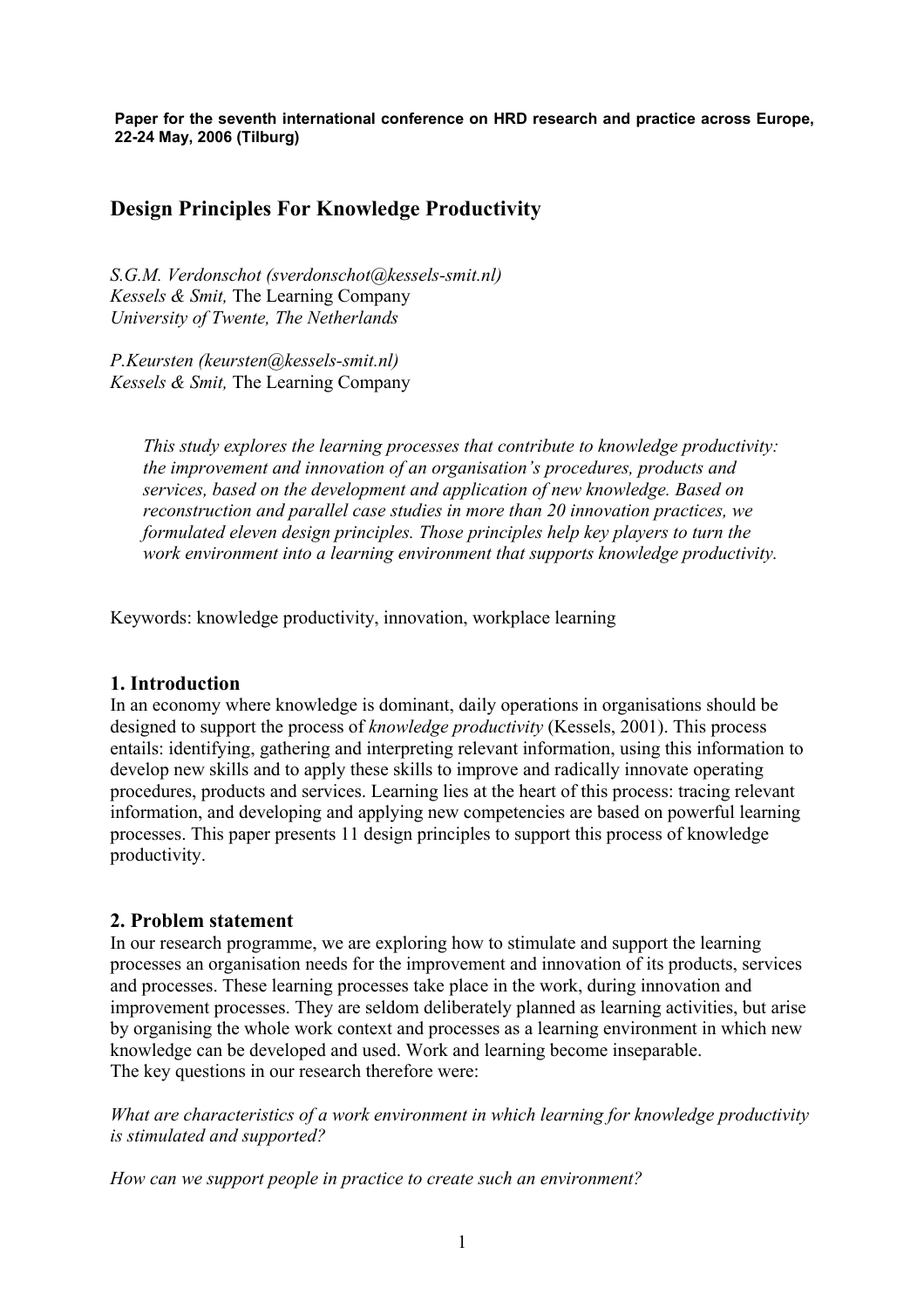## **3. Research design**

The research design consists of four phases. The phases are summarised in table 1 below.

| <b>Phase</b> | <b>Research activity</b>                                                                                           | <b>Method used</b>                                                                                                                                    | <b>Result</b>                                                                                                                                                                                                                                                                                                                                                                     |
|--------------|--------------------------------------------------------------------------------------------------------------------|-------------------------------------------------------------------------------------------------------------------------------------------------------|-----------------------------------------------------------------------------------------------------------------------------------------------------------------------------------------------------------------------------------------------------------------------------------------------------------------------------------------------------------------------------------|
| A            | Development<br>Ωf<br>a<br>conceptual framework on<br>knowledge productivity.                                       | Literature review that builds on<br>previous research on knowledge<br>productivity since 1995.                                                        | Definition of core concepts like the seven learning<br>functions for knowledge productivity (Kessels, 1996)<br>and three development principles for knowledge<br>productivity (Kessels, 2001). And an integrating<br>framework in which the relatedness between work<br>environment, learning processes and<br>innovation/improvement is described (Keursten &<br>Kessels, 2002). |
| B            | Testina<br>the<br>conceptual<br>framework on knowledge<br>productivity.                                            | 16<br>Reconstruction<br>studies<br>in<br>innovative practices<br>in various<br>organisations and networks in the<br>Netherlands, China and Indonesia. | Confirmation that the concepts within the framework<br>are relevant in innovation practices in various<br>contexts and various countries. Also examples that<br>helped to make the elements in the conceptual<br>framework more concrete (Keursten, Verdonschot,<br>Kessels, & Kwakman, 2004).                                                                                    |
| C            | Explorative and inductive<br>research<br>find<br>kev<br>to<br>factors in the process of<br>knowledge productivity. | Extensive parallel research in nine<br>innovative<br>practices<br>and<br>a<br>literature research.                                                    | 12 design principles for knowledge productivity.<br>These design principles reflect the main factors that<br>influence knowledge productivity.                                                                                                                                                                                                                                    |
| D            | Validation of the design<br>principles.                                                                            | Interviews with 12 facilitators of<br>the innovation practices in which<br>we used the method of 'mapping'<br>(Van der Waals, 2001).                  | Description of nine innovation practices in terms of<br>the design principles, enrichment of the principles<br>and redefinition of one of the principles. The result<br>was a set of 11 design principles.                                                                                                                                                                        |

*Table 1*. Overview of the research design

## **Phase A: Development of a conceptual framework**

A literature research that builds upon previous research on knowledge productivity (e.g. (Kessels, 1996; Kessels, 2001) resulted in a theoretical framework. Figure 1 presents this framework. Within this framework we distinguish the following elements (Keursten et al., 2004):

- *Outcomes for the organisation:* the results of knowledge productivity are measured in terms of improvement and/or innovation of products, services and processes.
- *Knowledge processes:* we distinguish three processes/abilities:
	- o identify, gather, exchange and interpret relevant information;
	- o use this information to develop new competencies and
	- o apply these competencies to improve and radically innovate.
- *Competency development:* this lies at the heart of knowledge productivity, and can be supported by *a corporate curriculum:* a learning environment that develops the competencies needed to be knowledge productive (Kessels, 1996). It involves transforming the workplace into an environment where learning and working integrates. Such a corporate curriculum serves seven related learning functions:
	- o acquiring *subject matter expertise*
	- o learning to *identify and deal with new problems*
	- o cultivating *reflective skills* and meta-cognitions
	- o acquiring *communicative and social skills*
	- o acquiring skills to *regulate motivation, affinities, emotions and affections*
	- o promoting *peace and stability*
	- o causing *creative turmoil*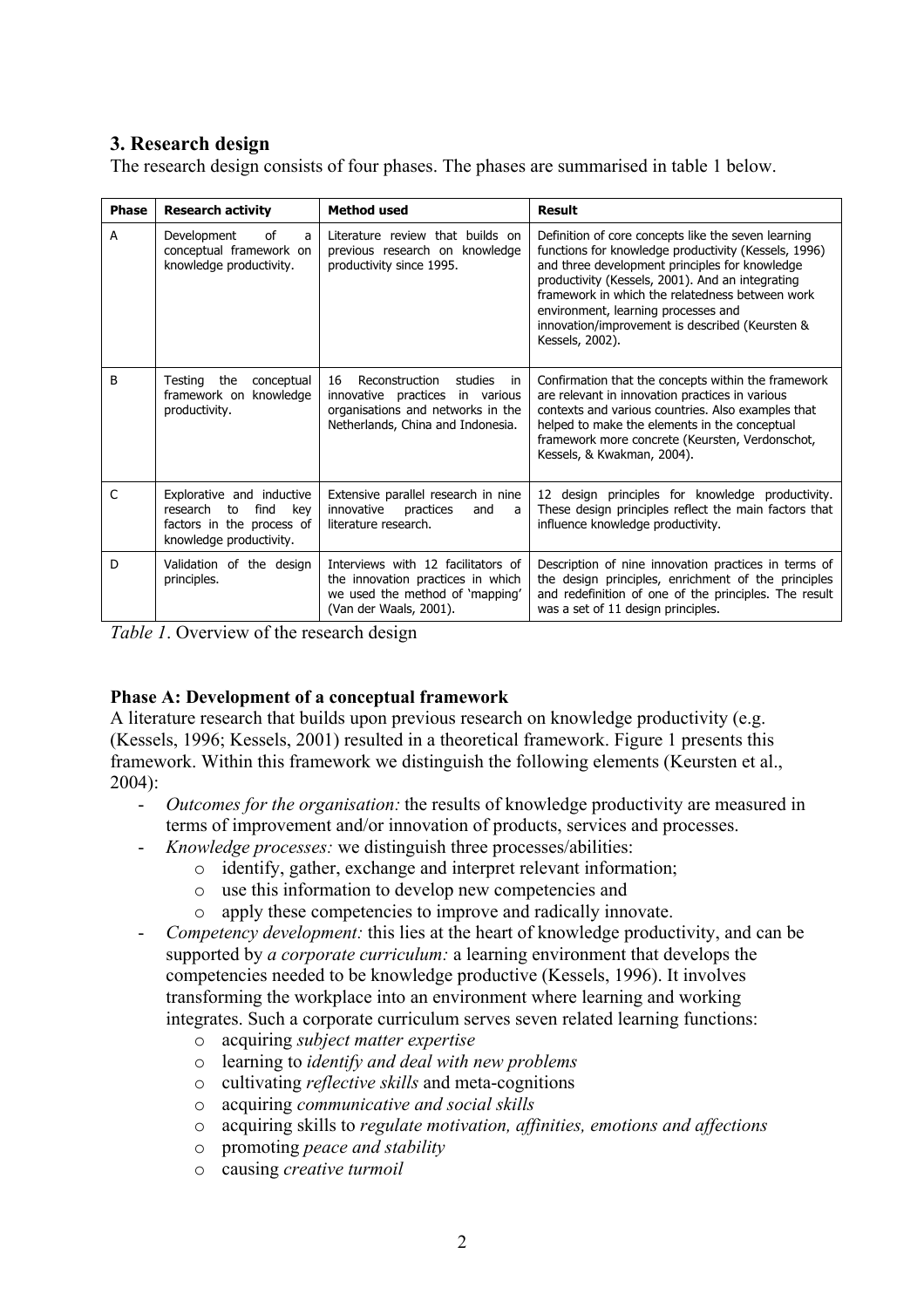- *Work environment*: Based on research thus far, three provisional development principles for a work environment that supports a corporate curriculum (Kessels, 2001) are:
	- o *enhancing reciprocal appeal (the social context)*
	- o *searching for a passion (the content component)*
	- o *tempting towards knowledge productivity*
- *Context:* The corporate curriculum and the design of a supportive work environment will be influenced by the context of the organisation, thus influencing the direction the organisation takes and the challenges that come up.
- *Interventions*: This refers to the interventions in work environment, corporate curriculum and knowledge processes that promote knowledge productivity.



*Figure 1*. Conceptual framework on knowledge productivity

## **Phase B: Testing the conceptual framework**

We tested the conceptual framework by studying 16 improvement and innovation practices deployed in various organisations in the Netherlands, China and Indonesia. We reconstructed the process of knowledge creation and utilisation that brought about improvements and innovations. Interviews were held with the people who were involved in the innovation process. The concepts within our conceptual framework formed the basis for data gathering and analysis. From these studies, we learned that the various concepts we used to describe the process of knowledge productivity in our conceptual framework, do actually matter in innovation processes in practice.

## **Phase C: Explorative and inductive research to find key factors**

In the previous phase we used the concepts from our conceptual framework as the starting point for data-analysis. The results confirmed the relevance of our framework. In this phase we did explorative and inductive case study research to trace the factors that promote and inhibit the process of knowledge productivity. We deliberately chose not to start from our framework. This meant that we studied all facets of the innovation process in 9 cases. And, in addition we executed an extensive literature review. This enabled us to identify factors that were not yet in our conceptual framework.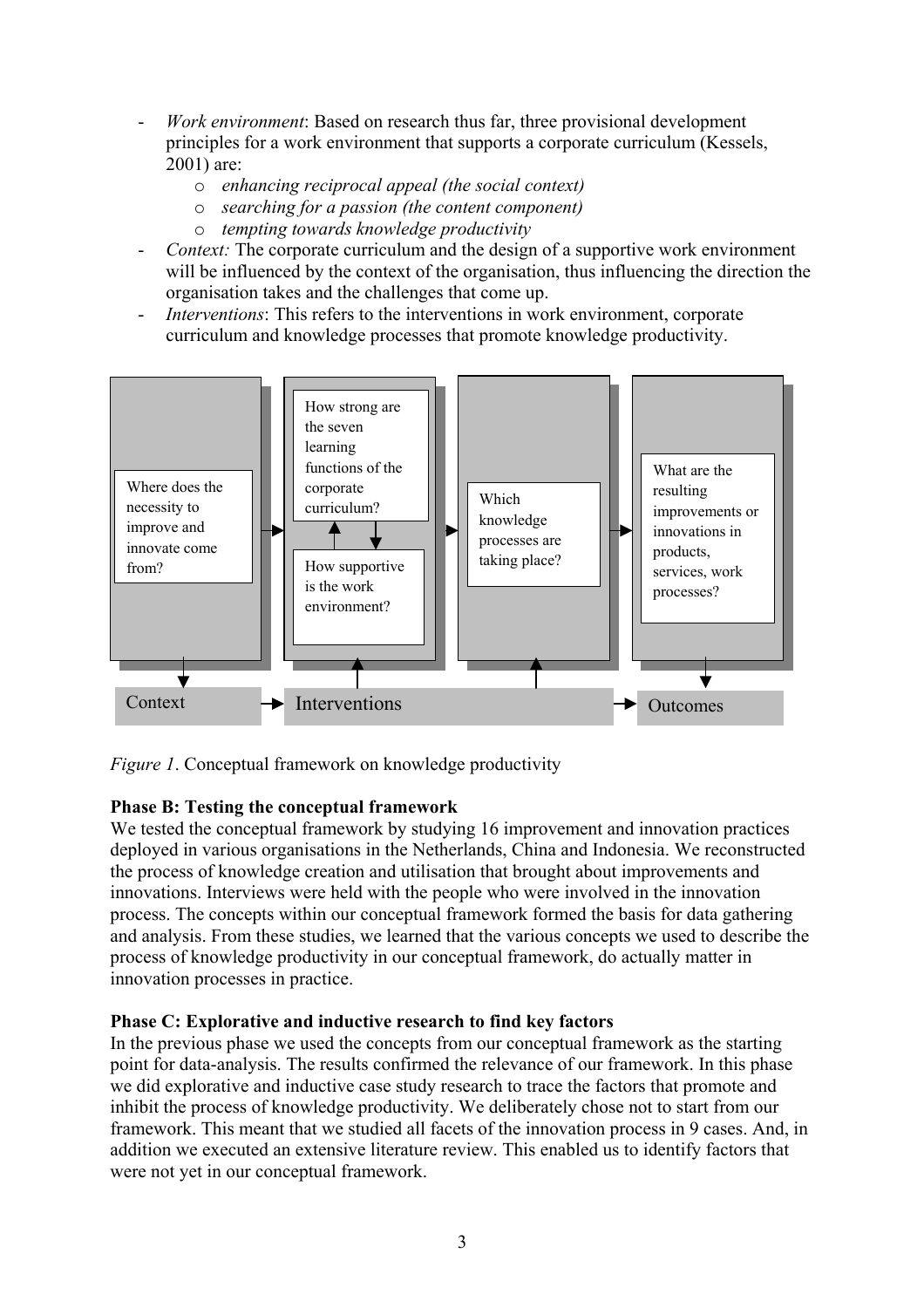## *Context*

We studied 9 cases. These cases are innovation practices in the context of multiple space use in the Netherlands. In these innovation practices various people with different backgrounds and diverse interests are collaborate. They aim to find new solutions for practical problems concerning land-use in the Netherlands.

### *Data-gathering*

We used 5 of the practices to do intensive data gathering: we attended meetings to observe what happened, we interviewed the people involved and organised regular reflective conversations with the main facilitators of these practices. The goal was to keep track of what happened in these innovation processes and to define moments that were described as important by the people involved. The result of this phase consists of five thick descriptions of the innovation practices. As a validation, we checked these descriptions with the main facilitators involved.

Another 4 of the 9 innovation practices were followed less intensively. We had regular reflective conversations with the main facilitators and collected the meaningful moments within the process. The result was an overview of important moments (what happened, who were involved, what was the result) per practice.

The literature research was conducted around themes that played an important role in the innovation practices, in order to deepen our understanding of what happened. This resulted in a large number of summaries of important research on these themes. The literature included in our study came from the domains of: HRD, adult learning, organisational development and innovation.

## *Data-analysis*

Input for this analysis were three types of data:

- 1. meaningful moments or breakthroughs within the innovation practices;
- 2. examples in which the absence of breakthroughs within the innovation practices was evident;
- 3. findings from literature.

The data of this phase were used to develop principles to design and facilitate knowledge productive processes. This was done via a process of inductive analysis (Patton, 1990), a process in which categories of analysis come from the data: they emerge out of the data rather than being imposed on them prior to data collection and analysis. As Merriam (1988) describes, we looked for recurring regularities within the data. In this way, twelve design principles were formulated.

## **Phase D: Validation of the design principles**

In this phase, we brought back the principles to the same innovative practices we found them in. We interviewed 12 facilitators and asked them to describe the innovative practice they were involved in, in terms of the design principles. We used the method of 'mapping' as described by van der Waals (2001). The design principles were printed on cards and there was a circle-shaped card with four rings on it. The facilitators were asked to place the cards in the rings according to the degree to which they were present in their innovative practice, from very much attention for a principle (inner circle) to absence of a principle (outer circle). The rings resemble a five-point Likert-scale. After placement of a principle on the scale, we asked for the reason for that position and for an example that illustrates this position. At the end of each interview, we asked two validation questions: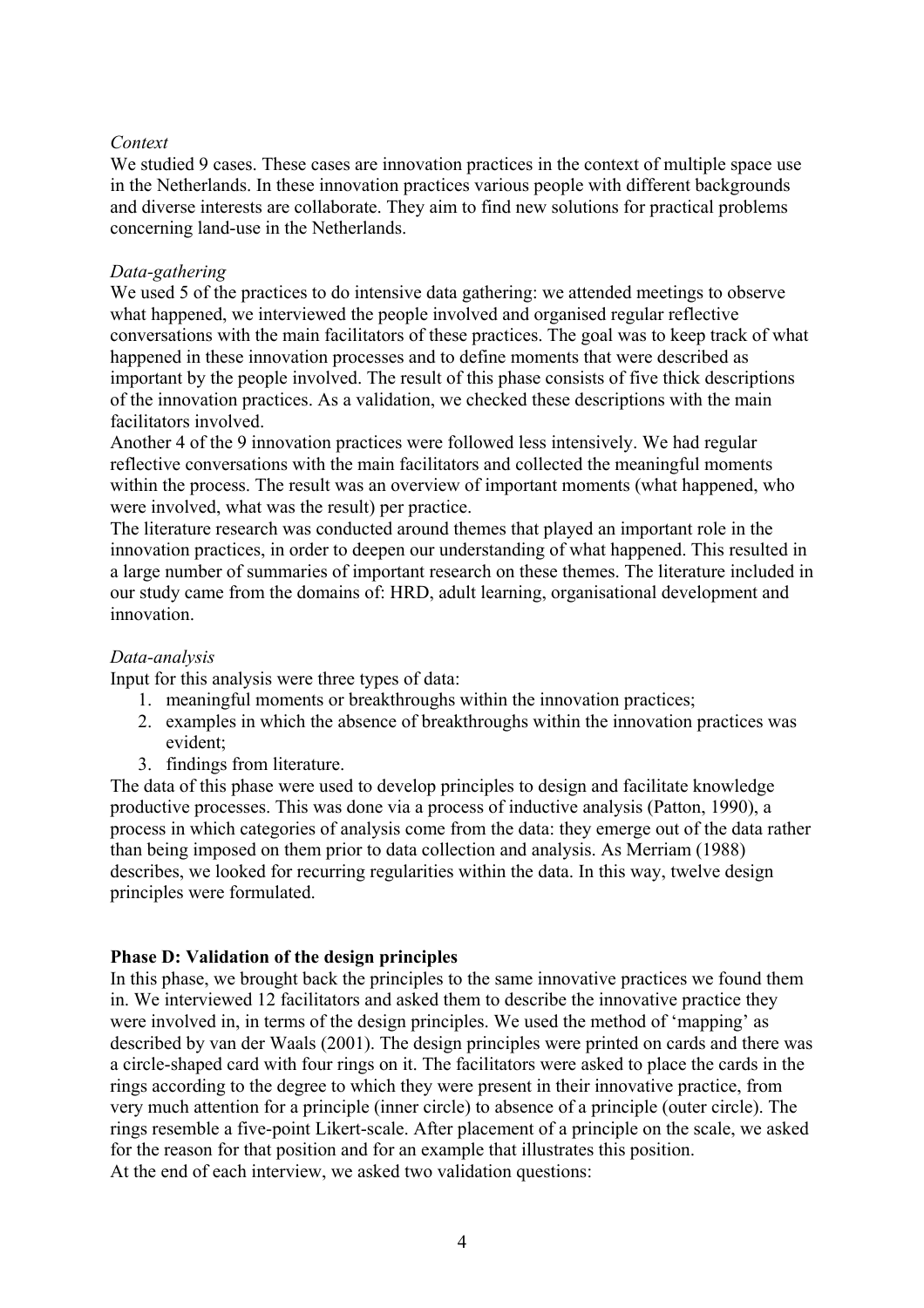- Are the principles a useful means to describe meaningful moments within the innovative practices we studied? In other words: Is it possible to describe important moments of the innovative practice when using the principles as a starting point?
- Are there meaningful moments within the innovative practices that did not surface when describing the practice using the principles? In other words: Should we add one or more principles?

This resulted in a description of nine innovation practices in terms of the design principles, enrichment of the principles and redefinition of one of the principles. The result was a set of eleven design principles: the  $11<sup>th</sup>$  and the  $1<sup>st</sup>$  principle were merged.

## **4. Results**

This section elaborates on the results of phase C and D. The development and validation of the design principles we found. A short overview of the set of design principles:

- 1. Formulate an urgent and intriguing question
- 2. Creating a new approach
- 3. Working from individual motivation
- 4. Making unusual combinations of subject matter expertise
- 5. Working from mutual attractiveness
- 6. Describing the successes you achieved and everybody's contribution to it: starting from strengths
- 7. Learning by creating something together
- 8. Enticing to see new signals and to give them new meaning
- 9. Connect the world inside the practice to the one outside the practice
- 10. Make it a social and communicative process
- 11. Support actively the development of seven key competencies

In the following section we define the principles. The principles are illustrated with examples from our data set. The principles are not only a result of the case study-analysis; they are also based on the literature research we conducted. In appendix I, a selection of the sources we used, is described together with the aspects of the principle they relate to.

#### **Principle 1: Formulate an urgent and intriguing question**

Developing an urgent and intriguing question is necessary for knowledge productivity. Such a question is not a given, it needs active development in interaction with key players and stakeholders. Urgency not only relates to a rational urge but especially to the personal feeling that there is an urge: the question has to be formulated in such a way that the people who work on it, have the feeling that the question cannot remain unanswered.

It becomes intriguing when people have the courage to develop new perspectives on the question. The question should be formulated in such a way that it leaves space for various perspectives and directions. The question should evoke the participants' curiosity and should match their ambition.

#### *Example from innovation practice 'Binckhorst'*

The urgency of the question at hand remained unclear during the whole process to the people involved. This lead to long conversations, little activity in between meetings, participants who await developments and who ask a lot of questions and then take a long time to think about their next actions. There was no urgent and intriguing question the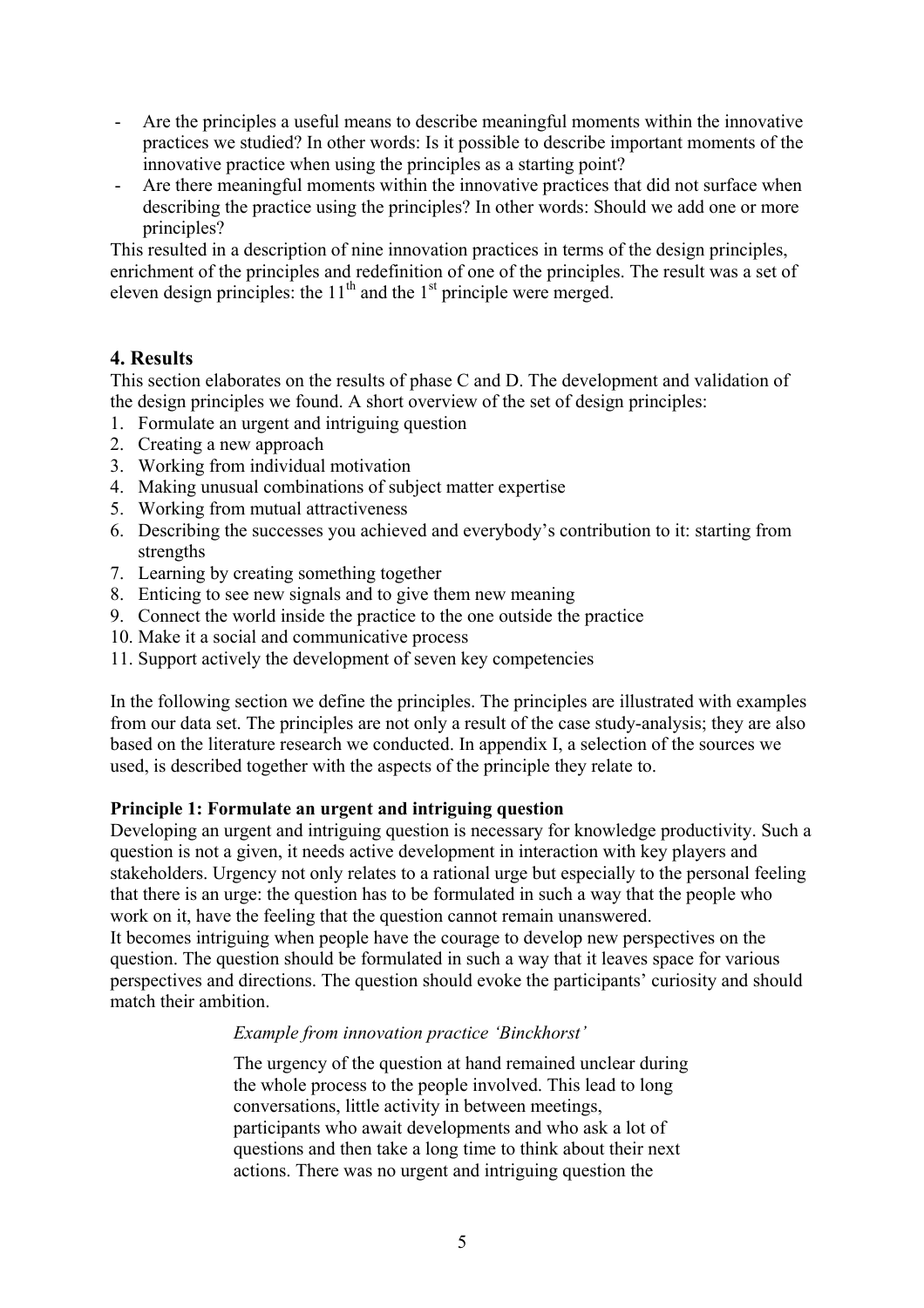people involved could relate to. That caused slowness in the process.

This principle is not only important in the beginning of the process, but also during the process. Every one needs to feel this sense of urgency during the process. This sense of urgency arises when there is some form of external pressure, or when you have set milestones; certain moments in time when people have to deliver something. Only when the question at hand triggers the people involved, there is the ambition and commitment to realise something.

#### *Example from innovation practice 'Overdiepse Polder'*

In this innovation practice creative turmoil arises when the inhabitants of the polder read a newspaper article in which the government announces measures that concern their own area. They immediately decide to come into action and to do something themselves. They didn't want the government to decide about the future of the environment they live in.

### **Principle 2: Creating a new approach**

In order to find new solutions ('thinking new'), you need a new way of working ('acting new'). A new way of working is not only about new techniques and e.g. new forms of structuring a meeting, but also about giving shape to an innovative process. You should design a new path that you make concrete more and more along the way. It is about thinking through a new perspective from which you experiment. It is also about breaking through patterns that people became accustomed to because of the existent structures. In creating a new approach it is important to keep using the elements that are already powerful in the actual way of working (there is no need to throw away everything).

#### *Example from innovation practice 'Horstermeerpolder':*

People experienced difficulties to explain each other what interest they had in the innovation project. To overcome this, they hired a mini-van and with a small group of people (each belonging to one of the stakeholder-groups that had an interest in the polder-environment) they made a tour with the bus through the polder. There were inhabitants, farmers, environmentalists and people who represented the people who visited the polder for recreation. Every stakeholder got the key of the bus for one hour. Within that hour they were free to guide the others. The inhabitants for instance chose to have a coffee at a certain café in the polder where the view was exceptionally beautiful. In the afternoon they sat together and talked about what the polder means to each of them. The result was that the various perspectives and interests started to become alive. They started to facilitate their own process. The (external) facilitator was not as much needed as before.

## **Principle 3: Working from individual motive**

Individual motives are a powerful engine for innovation and a condition to make it something special: without strong motivation, excellence and breakthroughs are not likely. These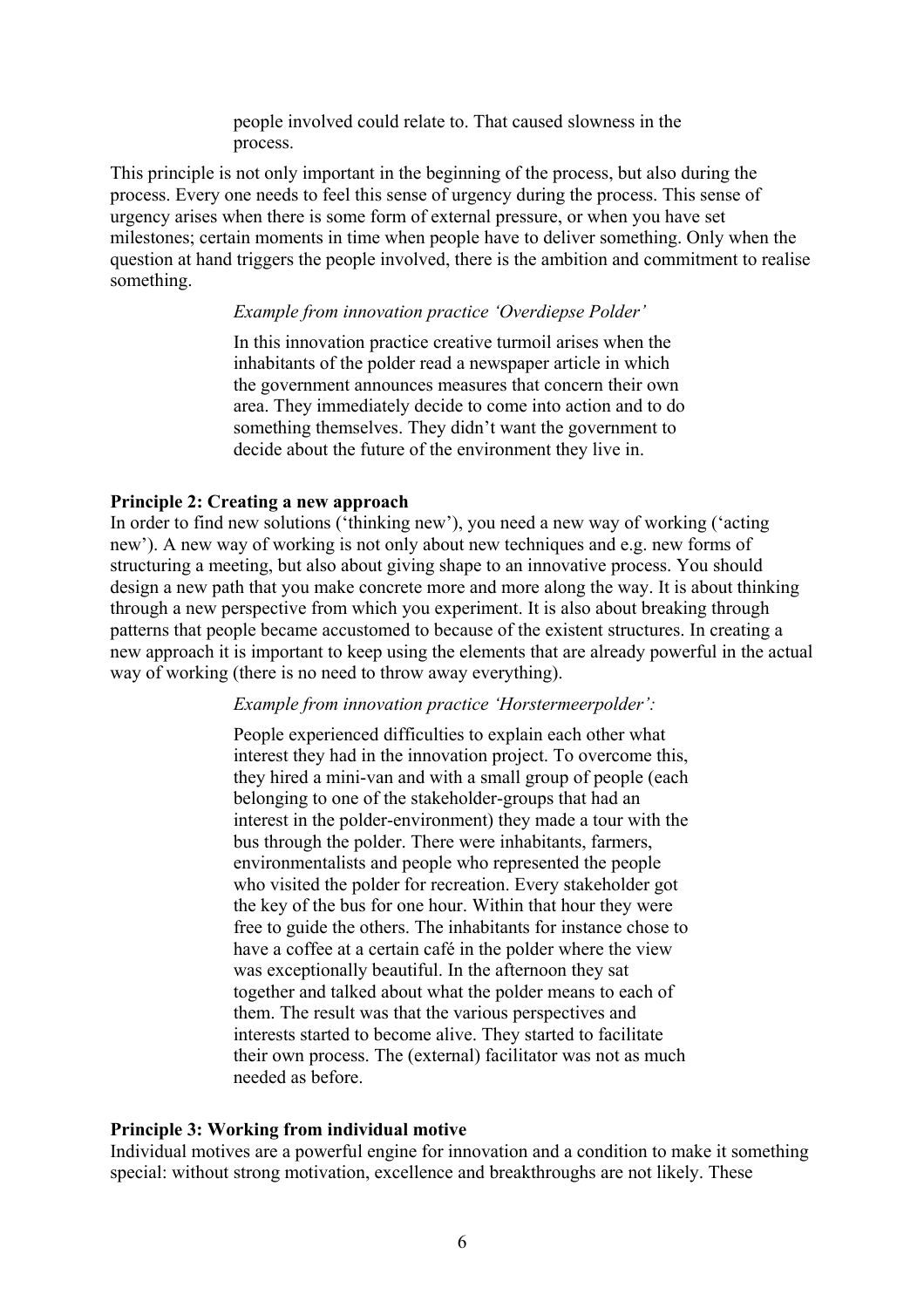motives deal with a passion for a certain theme or with a personal interest. When you can work with things that are important to yourself, you create ownership (take responsibility) and entrepreneurship (take action). People's own motives also make them curious. When it is about your theme, you want to go for it. Even when it means that you have to leave the conventional roads and have to search for new ones. People dare to be disobedient and break existing patterns. This is necessary to find new roads and come to innovation. When people feel ownership, they are likely to do anything to keep the process going. Even when things get tough, they manage to regulate their motivation.

#### *Example from innovation practice 'Apeldoorn-Zuid':*

Striking in this case was the facilitator who encountered all the participants as individuals. He intervened in their process, and that influenced the group process. That meant that they didn't make any compromise when there were opposite opinions. Every individual has its own opinion, needs, desires and interests. By enlargening these, it becomes clear where everybody's needs and bottleneck's lie. That helps to create understanding and clarity. From this clarity one can easily create new bonds.

### *Example from innovation practice 'Piushaven':*

This innovation project deals with the redesign of a river's bank near the city of Tilburg. The facilitator talked with the participants about their motives and interests: What is your dream? What do you want to happen? What do you want to avoid? This caused an atmosphere where people could collaborate in a new way.

#### **Principle 4: Making unusual combinations of subject matter expertise**

For an innovation subject matter expertise is essential: innovations are about real new concepts and ideas in certain knowledge areas. Therefore it is crucial to constantly examine, combine and develop new subject matter expertise. Innovation evolves when new connections are made. Finding new connections can be done by:

- bringing in new ideas from a different context or expertise;

- playing with and changing the context in order to give existing elements new meaning. By looking for new combinations, you are better able to recognize and use the expertise that is already there. The subject matter expertise of a participant in the project can become visible as soon as someone with complete different expertise is involved in the process.

#### *Example from innovation practice 'new Den Helder'*:

This practice is concerned with restructuring a neighbourhood in Den Helder, named 'New Den Helder'. The participants in this practice invited an architect. This architect developed new ways to design the district 'new Den Helder'. He took the Antilleans as a starting point, and came up with twelve concepts for a design of the district.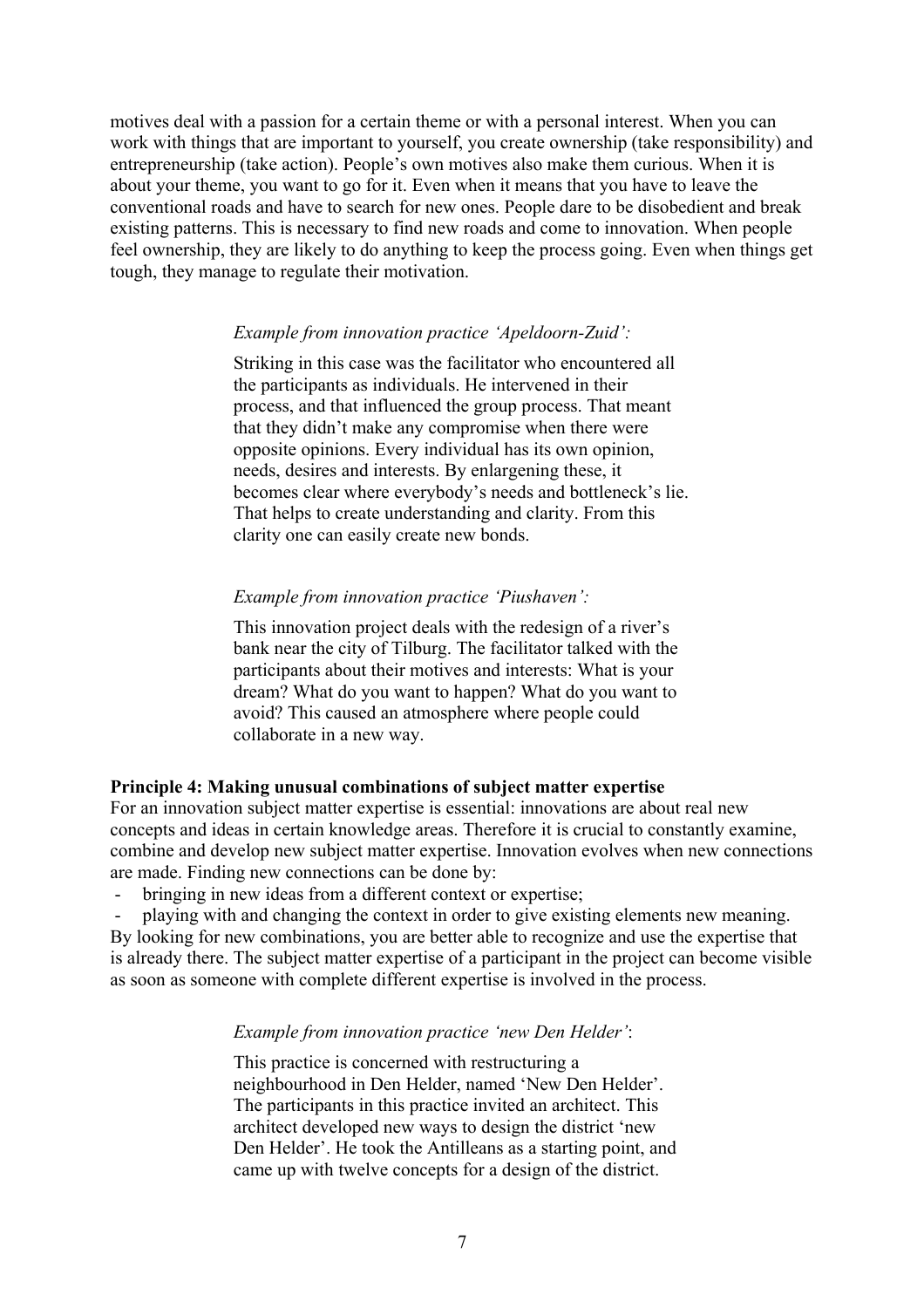These were ideas like 'the neighbourhood as a street theatre', a compound and a cruise quay. He used one culture (that of the Antilleans: many of the inhabitants of new Den Helder are from the Antilles) and linked new concepts to the way you can use the neighbourhood for living, recreating, working. Whereas normally the large homogenous group of inhabitants was seen as the main problem, this problem completely disappears in this approach. The architect's proposals inspired the people involved to broaden their view on this 'problematic neighbourhood'.

#### **Principle 5: Working from mutual attractiveness**

For innovation processes, an environment in which people are attractive to each other is necessary. This means an environment with powerful and constructive relations between people. Interactions in such an environment can be fun, pleasant, creative, but also confronting. In such an environment the care for each other and trust play an important role. For people it becomes interesting to work with others and to invest in them, when others in turn are able to contribute to their own ambitions. In this way both have an interest in the well being of the other and in the success of the joint initiative. Creating such an environment, asks a lot of all the people involved. Openness and genuine interest towards the ideas and contributions of the others play an important role. It is about building on each other's contributions instead of criticizing these.

### *Example from innovation practice 'new Den Helder'*:

At a certain point in this innovation practice, people had the idea 'If I want something important to happen here, I need your help'. That came into existence after everybody's personal motives were discussed. Suddenly there was space for people to offer help and to collaborate with each other.

## **Principle 6: Starting from strengths**

People use to be very critical: we think that we can best contribute to a process by looking for the weakest points and put an effort into improving these weaknesses. In such a way of working, the focus lies on the things that are not there. It appears however, that you can improve an innovation process by working with the things that are already there, the things that you are already good at. By making explicit each other's contribution to the process and by using your successes as a starting point, you can improve the knowledge development. It helps in recognizing the strengths that are there and ways to use them in future. This principle consists of three elements:

- Look back and define the successes that you had. Share these.
- Examine the contribution of each one in the group to this success.
- Give it a future perspective: what can we bring about the coming period with help of these strengths?

This principle contributes to reflection that is needed to acquire metacognitions, the focus on success contributes to people's self-efficacy (people's judgments of their own capabilities). This helps in designing new insights and solutions.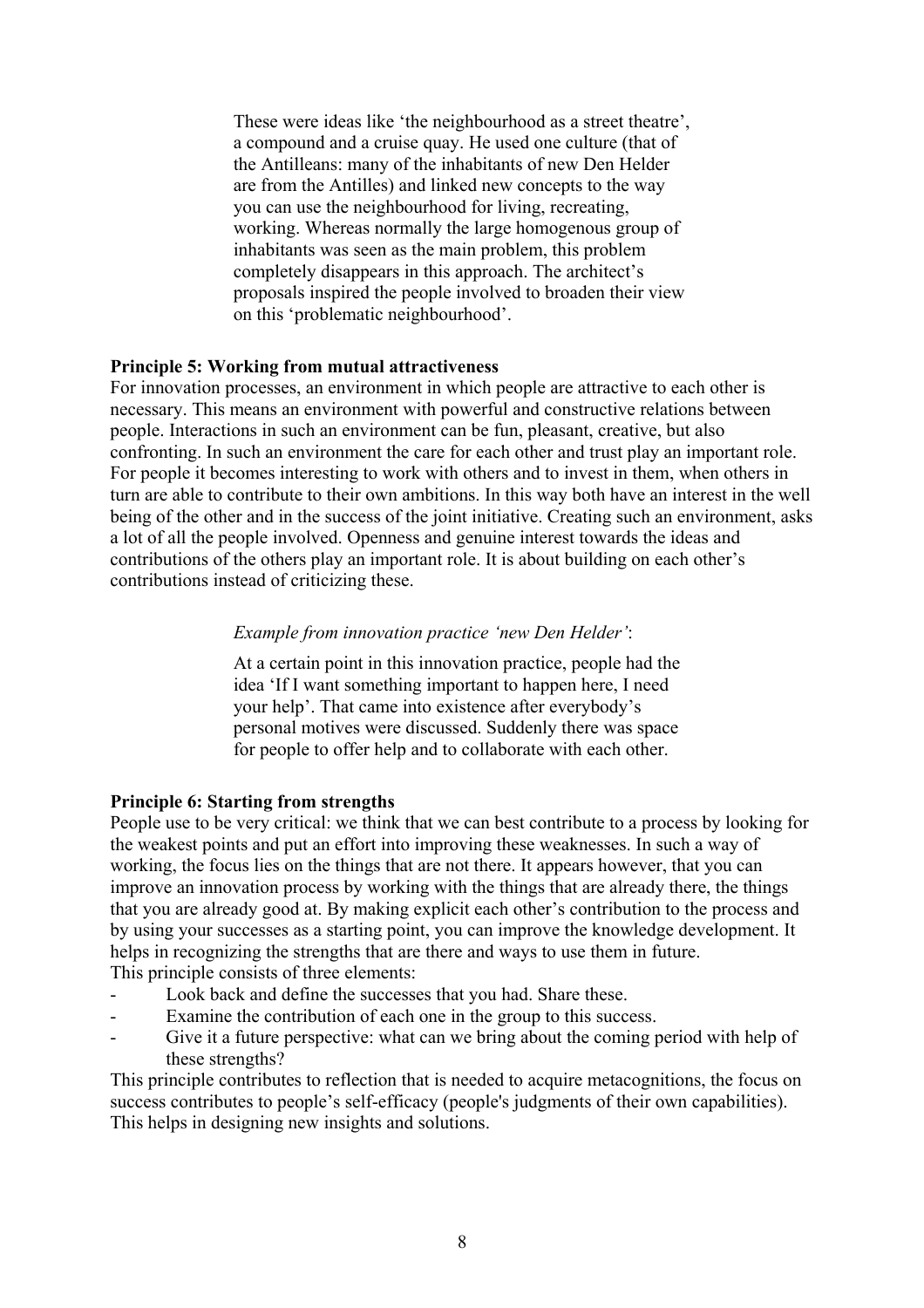#### *Example from innovation practice 'Zeeburgereiland':*

The project was concluded with a meeting in which the people involved looked back upon the process. The project had been successful, and in this concluding meeting the group investigated together how it had worked so well. They used their successes and talents as a basis for reflection. The questions that were central were: What are you proud of when you look back upon the process? Which situation comes to your mind? What talents and strengths contributed to the success in this particular situation? They looked at strengths of themselves, of others and of the environment. People interviewed each other in groups of 3 or 4 persons. The result was a meeting in which everybody felt very involved, and worked with concentration. After the meeting the elements that made the project a success became visible.

#### **Principle 7: Learning by creating something together**

In the case studies, we saw groups who found it hard to make valuable connections with each other and developing new knowledge. They kept having polite conversations, discussions and reflections.

This principle is about designing, developing and making new products and services. By creating something collaboratively, people acquire and combine knowledge, insights and skills. Designing something helps people to move their perspective from analysis to design, and from differences to connectedness. Because you make something that will be your own product in the end, you make explicit what is important for you personally. Experiences that used to be implicit now become explicit, you talk about them and elaborate upon them. That is crucial for the development of new knowledge. Within this principle it is about creating a common practice instead of talking about it.

#### *Example from innovation practice 'Apeldoorn:*

This project dealt with the development of a vision on the building of a new business park. In the third and last session of this project, the ideas and designs up to now were presented. The participants were asked to draw their own map of the new area. That resulted in 19 different maps. Then everybody was asked to choose his or her top-five maps, which resulted in a new and common top-five. These maps were completed with ideas from the other 14 maps. What happened was a process of creation. People start to create something. In their product they can express themselves. While drawing there is no need to negotiate. At the same time the pressure was not so high that their single map should contain the one and only general solution.

#### **Principle 8: Enticing to see new signals and to give them new meaning**

For innovation it is necessary to develop an antenna for new signals and to entice people to give more and new meaning to those signals. Starting to look for new (little) signals and to develop a kind of sensitivity for it is the first step. The second step is to actively look for new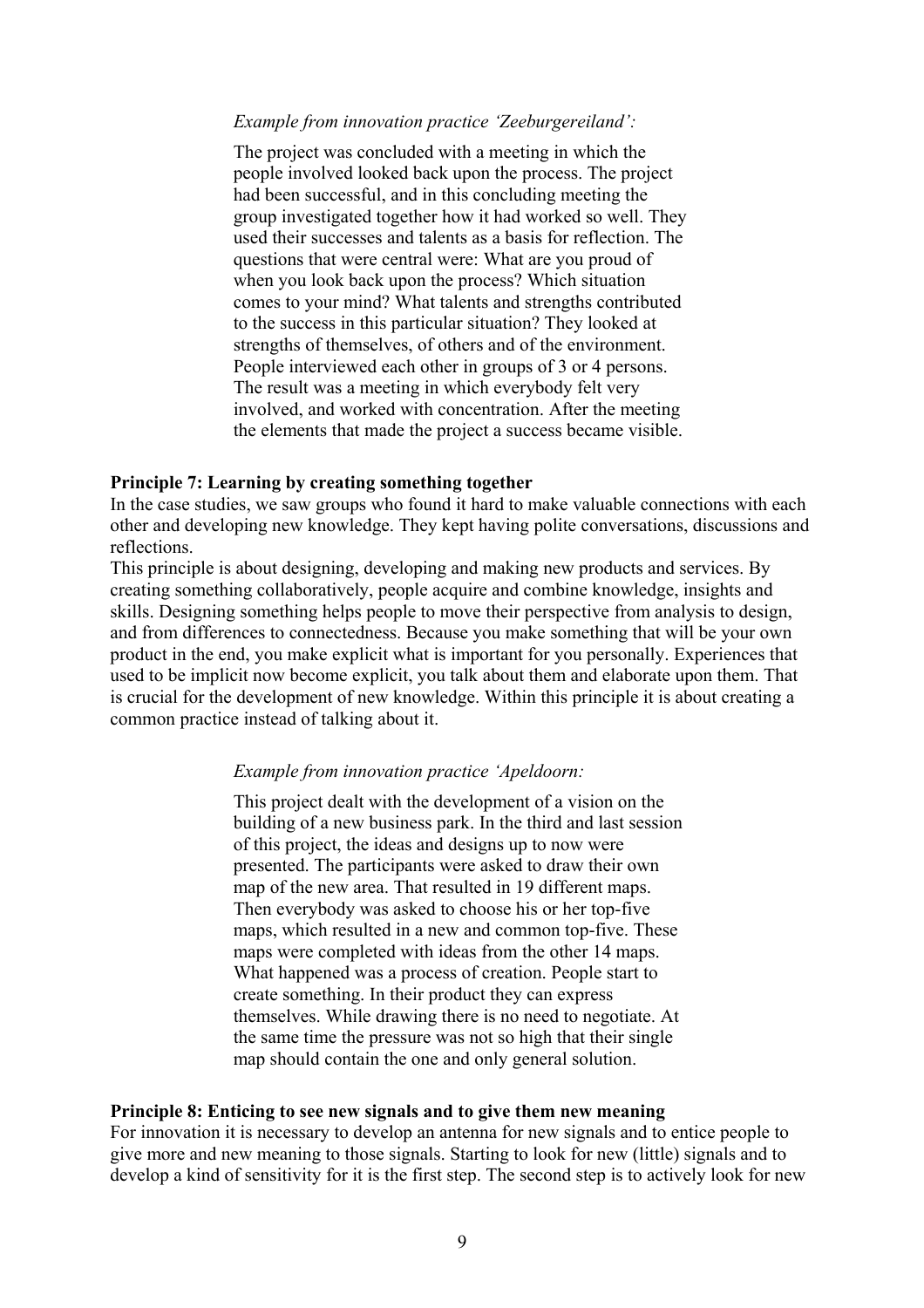information that learns you more about these signals. Finally, it is about a process in which you collaboratively develop new meaning based on the information you found. The use of new, not yet existing words and other kinds of representations, and the use of stories are important in this principle.

Something new can be seen and accepted by others when its meaning is connected to something people know already. So make sure to always connect the new meanings to the old.

## *Example from innovation practice 'Charlois':*

Innovation practice Charlois deals with restructuring an area near Rotterdam. This area, called Charlois, is labelled as 'messy'. The highway that crosses this area is seen as something that stands in the way of innovating the Charloisarea. As soon as people in the project label the highway as a "gateway" they see new perspectives to organize the area in a completely new way.

#### **Principle 9: Connecting the world inside the practice to the one outside the practice**

In order to be successful, you need to connect the world inside the innovation practice with the world outside the innovation practice. Otherwise it could easily happen that inside the innovation practice great ideas are developed that never cause a break-through in the real world.

Positive attention from persons with a certain status, or attention from media, gives access to the outside world to what happens within the particular innovation project. This kind of attention in itself is not enough to realise a break-through, but it offers the opportunity to meet people and start to connect the two worlds.

## *Example from innovation practice 'Poort van Alphen'*

In this innovation practice the people involved, connected their ideas with the world outside by composing an expert group consisting of experts from outside the project. These experts were influential people within the context. The expert group was asked to reflect upon the vision the participants developed within the project. The experts were especially interested in one of the ideas. Because of the involvement of experts in this phase, the participants in the project got the chance to develop this idea further.

## **Principle 10: Make it a social and communicative process**

Knowledge development is a social process. Communicative and social skills are the vessel in this process. That's why it is important to give attention to the quality of the interactions: encourage listening to each other, investigating underlying meanings and assumptions, focusing on understanding before judging, connecting each new input to previous ones, concentrating not only reflecting on the past but also generating new futures. These can improve and strengthen the shared learning and innovation process considerably.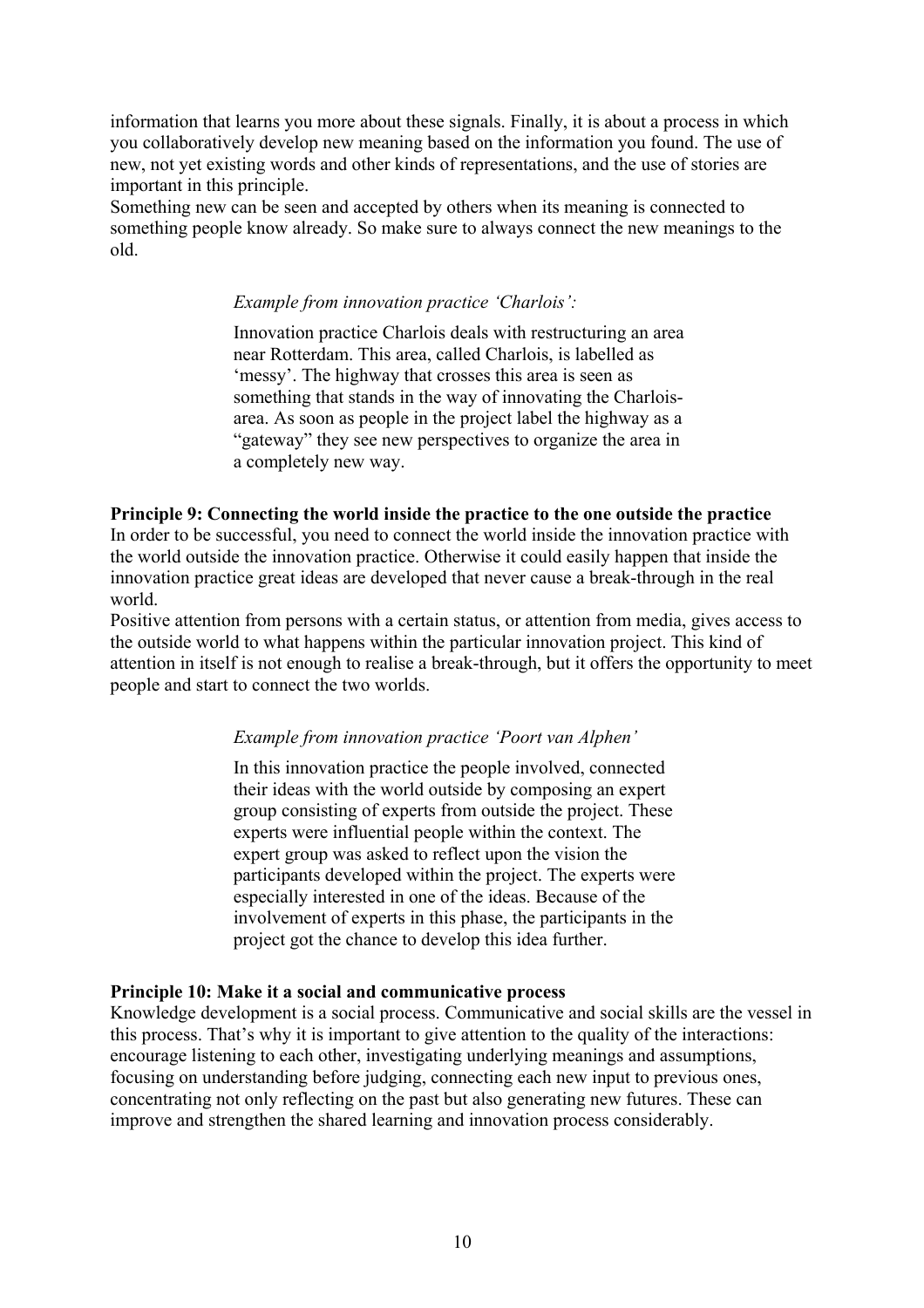#### *Example from innovation practice 'Apeldoorn:*

For one of the sessions a large group of experts (from different fields) was invited. In two groups the people made a design for the business park that was new to build. The idea was that, after some time, the groups would work further with the other group's design. However, both groups weren't able to develop the design of the other group further. They kept on working on their own ideas; people failed to choose a new perspective, which was the actual intention. Nevertheless the meeting became a success. A group of students was asked to make visualisations of the ideas and plans that came up during the session. The participants were then invited to react on these visualisations. At that moment, people did start to talk with each other about the ideas. A new group process emerged in which people recognised elements of their own and other's ideas in the drawings. The students made new combinations, in a free and new way. That invited people to build on each other's ideas, to reflect upon them, to explain them to each other and to sharpen them.

#### **Principle 11: Support actively the development competencies**

The development of competencies (abilities) is essential in order to innovate. Doing new things with new people makes it necessary to learn new things individually and collaboratively. This enables participants to realise innovations.

Principles 1-10 are pointed towards the innovation process itself, this last principle focuses on the crucial and lasting role of learning in this process. The faster people learn together, the more knowledge productive they are. A specific innovation, improvement or invention – possibly patented – may be of great economic value, but the true value lies in the people's *ability* to generate these improvements and innovations. This ability helps to apply the previous 10 principles. Also, applying the previous 10 principles supports the development of new competencies.

It is of importance to work actively on individual and collective competencies: the innovation process should be designed as a learning process for the people involved. Therefore it is important to think of the competencies that should be developed, to define what competencies everybody can contribute, and to develop approaches and ways of working that stimulate learning in that direction.

#### **5. Conclusions and reflections**

As an answer to the first research question we found characteristics of a work environment in which learning for knowledge productivity is stimulated and supported. We have formulated these factors as design principles and aids for innovative practices. In the validation phase we found that the design principles help to give meaning to the important moments that took place within the innovation practices we studied. From the literature study it became clear that the principles need to be connected with a concrete practice, and at the same time people need to choose those principles that connect to their passion. Then, the principles serve as useful guidelines.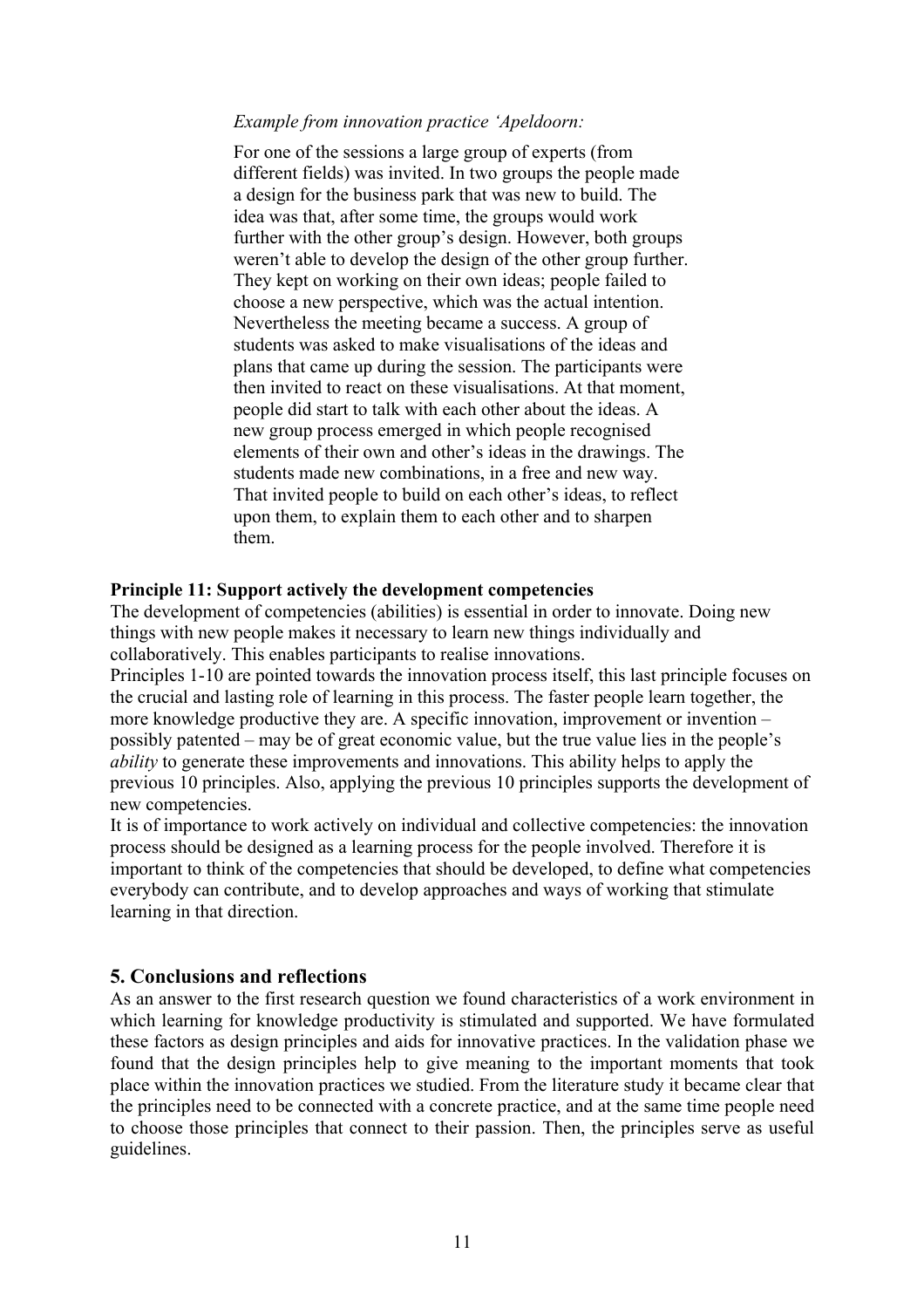As an answer to the second research question we elaborated aids for each of the principles: more elaborated guidelines, tools and methods. This is being done on the basis of our findings in literature and on practical examples from the cases. The next research phase will be devoted to further design, sharpen and test these aids. The paragraph below elaborates on that.

#### **Further research**

In the next research phase, these three points of attention serve as a basis:

- Now there is a set of 11 principles, that is quite a lot. It raises the question how the principles relate to each other. In view of our research findings in the previous phase, it is conceivable that not all the principles need to be worked with at the same time. It works best if people make combinations of principles that best match their preferences. This is what we experiment with in the next research phase. We will do development research in order to find out how do people work with the principles and how can we stimulate that: are there groups of principles, is there an order in the principles, what linkages are preferable?
- At the same time, we will broaden the context. It is interesting to find out whether the principles are valuable in other contexts than that of multiple space use. Reflecting on the principles it becomes clear that they are not content specific. That gives us reason to believe that they could be valuable in knowledge productive processes in other contexts.
- Under the principles lie various mechanisms that make them 'work'. In the next phase we want to uncover these mechanisms. By doing so we want to better understand how the principles exactly contribute to the learning process.

## **7. References**

Kessels, J. W. M. (1996). *Het corporate curriculum [the corporate curriculum]*.University of Leiden: Inaugural lecture.

Kessels, J. W. M. (2001). *Verleiden tot kennisproductiviteit [tempting towards knowledge productivity].* Inaugural Lecture University of Twente, Enschede.

Keursten, P., & Kessels, J. (2002). Knowledge productivity in organizations, *ECLO*.

- Keursten, P., Verdonschot, S. G. M., Kessels, J. W. M., & Kwakman, C. H. E. (2004, April). *Relating learning, knowledge creation and innovation, case studies into knowledge productivity.* Paper presented at the the fifth European conference on Organisational Knowledge, Learning and Capabilities (OKLC), Innsbruck.
- Merriam, S. B. (1988). *Case study research in education*.San Fransisco: Jossey-Bass Inc.
- Patton, M. Q. (1990). *Qualitative evaluation and research methods* (2nd ed.). California: Sage.
- Van der Waals, J. K. (2001). *Op eigen kracht, van managergestuurd naar medewerkergestuurd opleiden en leren.* University of Twente, Enschede.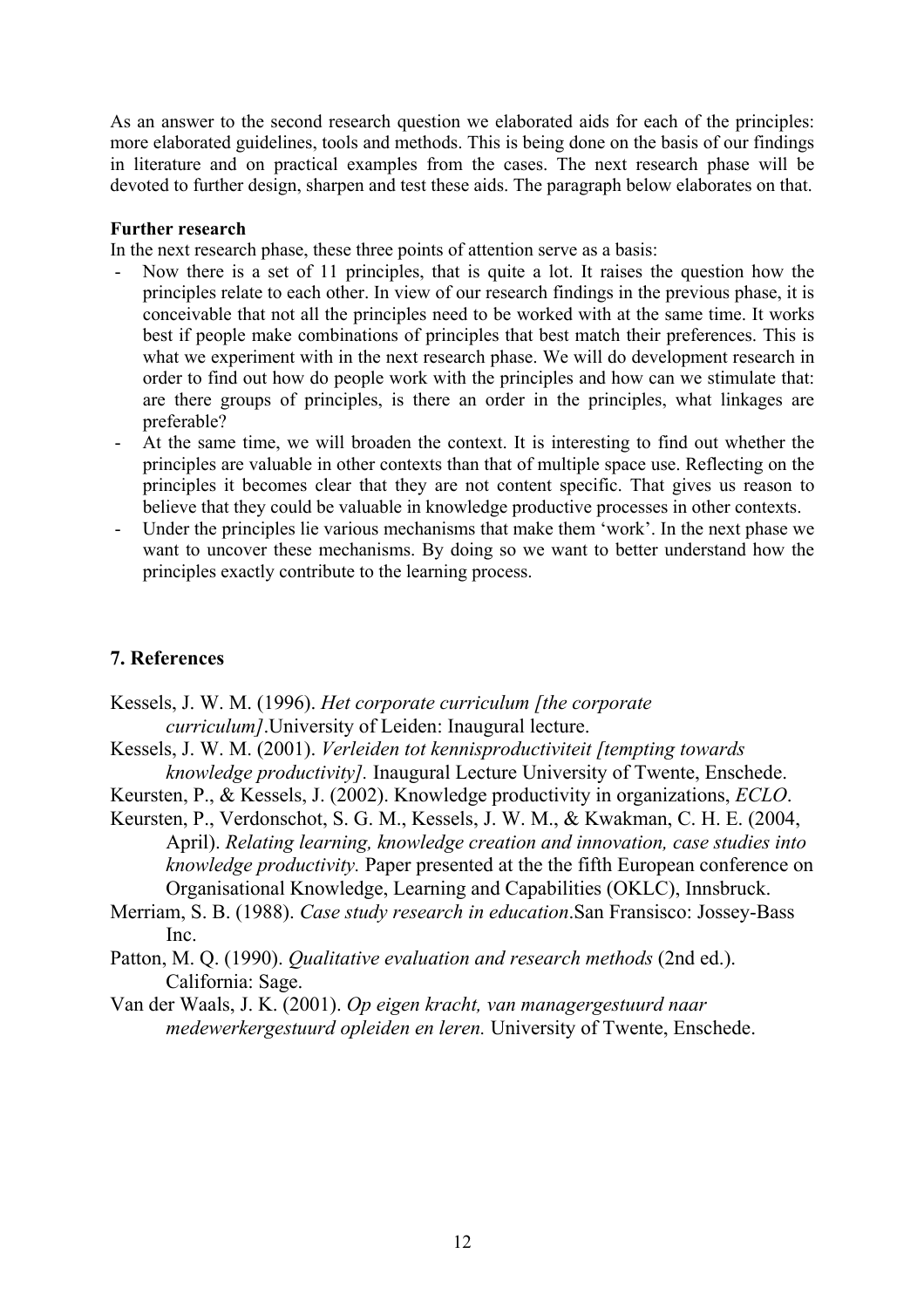# **APPENDIX I**

# **Overview of the design principles and their connection with literature**

| <b>Design Principle</b> |                                                                  | Aspect that connects with literature                                                                                                                                      | <b>Author</b>                                      |
|-------------------------|------------------------------------------------------------------|---------------------------------------------------------------------------------------------------------------------------------------------------------------------------|----------------------------------------------------|
| 1                       | Formulate an urgent<br>and intriguing<br>question                | It is never a problem that presents itself to us, it<br>is rather a problematic situation. In a problem<br>definition is our own interpretation already<br>visible.       | (Weick, 1995)                                      |
|                         |                                                                  | Formulating a good questions is as important as<br>answering it.                                                                                                          | (Weick, 1995)<br>(Drucker, 1993)                   |
|                         |                                                                  | Creative turmoil is a crucial condition for<br>innovation.                                                                                                                | (Kessels, 1996)                                    |
| $\overline{2}$          | Creating a new<br>approach                                       | Path creation                                                                                                                                                             | (Garud & Karnoe,<br>2000)                          |
|                         |                                                                  | All learning integreates thinking and doing.                                                                                                                              | (Senge, Scharmer,<br>Jaworski, &<br>Flowers, 2005) |
| 3                       | Working from<br>individual motive                                | When participants in an innovation practice are<br>not motivated to make the success of the<br>practice as their own goal, there will be no<br>breakthrough or innovation | (Senge, 2000)                                      |
|                         |                                                                  | Individual motives deal with a passion for a<br>certain theme                                                                                                             | (Kessels, 2001)                                    |
|                         |                                                                  | Autonomy becomes important when task-<br>demands increase.                                                                                                                | (Christis, 1992)                                   |
|                         |                                                                  |                                                                                                                                                                           |                                                    |
| $\overline{4}$          | Making unusual<br>combinations of<br>subject matter<br>expertise | The value of implicit knowledge build through<br>experience.                                                                                                              | (Leonard & Swap,<br>2004)                          |
|                         |                                                                  | Use of metaphors.                                                                                                                                                         | (Weick, 1995)                                      |
|                         |                                                                  | Knowledge exisits via two processes:<br>combination and exchange.                                                                                                         | (Nahapiet $\&$<br>Ghoshal, 1998)                   |
| 5                       | Working from<br>mutual<br>attractiveness                         | Mutual attractiveness as part of the corporate<br>curriculum.                                                                                                             | (Kessels, 2001)                                    |
|                         |                                                                  | Good relations are important for the<br>development of knowledge.                                                                                                         | (Von Krogh,<br>Ichijo, & Nonaka,<br>2000)          |
|                         |                                                                  | Social capital                                                                                                                                                            | (Nahapiet $\&$<br>Ghoshal, 1998)<br>(OECD, 2001)   |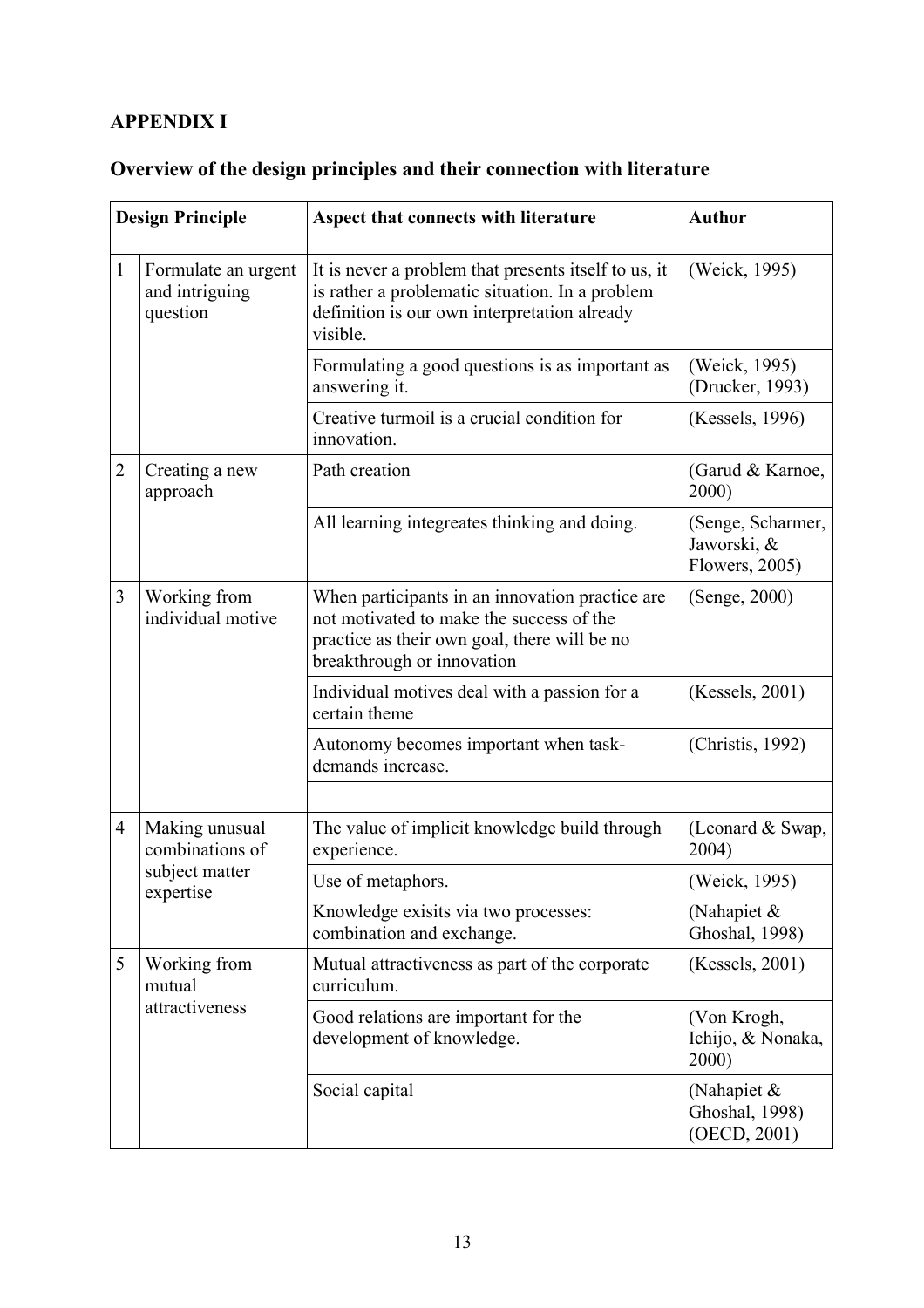| 6              | Starting from<br>strengths                                                     | Positive psychology and positive organisational<br>scholarship.                                    | (Cameron,<br>Dutton, & Quinn,<br>2003) |
|----------------|--------------------------------------------------------------------------------|----------------------------------------------------------------------------------------------------|----------------------------------------|
|                |                                                                                | Appreciative Inquiry                                                                               | (Whitney &<br>Trosten-Bloom,<br>2003)  |
|                |                                                                                | Self-efficacy                                                                                      | (Bandura, 1989)                        |
| $\overline{7}$ | Learning by creating<br>something together                                     | Within this principle it is about creating a<br>common practice instead of talking about it.       | (Wenger, 1998)                         |
|                |                                                                                | Learning by creating.                                                                              | (Ruijters $\&$<br>Simons, in press)    |
|                |                                                                                | Negotiating about knowledge: what do people<br>mean with what they say.                            | (Kirschner, 2002)                      |
| 8              | Enticing to see new                                                            | Making sense by means of 'cues'                                                                    | (Weick, 1995)                          |
|                | signals and to give<br>them new meaning                                        | Guidelines for respecting mental models and<br>development of new meaning.                         | (Lissack & Roos,<br>1999)              |
| 9              | Connect the world<br>inside the practice to<br>the one outside the<br>practice | External impulses accelarate the innovation<br>process. The market's demand is to be<br>developed. | (Agrocluster,<br>2004)                 |
| 10             | Make it a social and<br>communicative<br>process                               | In order to bridge differences in cognition,<br>communication is necessary.                        | (Nooteboom,<br>2000)                   |
|                |                                                                                | Social and communicative skills as part of the<br>corporate curriculum.                            | (Kessels, 1996)                        |
| 11             | Support actively the<br>development<br>competencies                            | Seven learning functions as a corporate<br>curriculum.                                             | (Kessels, 1996)                        |

## **References**

- Agrocluster, I. G. R. e. (2004). *Ervaringen en leermomenten bij ingrijpende vernieuwingen. Reconstructie van enkele praktijkvoorbeelden.* (No. 04.2.072). Den Haag.
- Bandura, A. (1989). Regulation of cognitive processes through perceived self-efficacy. *Developmental psychology, 25*(5), 729-735.
- Cameron, K. S., Dutton, J. E., & Quinn, R. E. (2003). *Positive organizational scholarship, foundations of a new discipline*.San Fransisco: Berrett-Koehler Publishers.
- Christis, J. (1992). *Taakbelasting en taakverdeling een methode voor aanpak van werkdruk in het onderwijs*.Amsterdam: NIA.
- Drucker, P. F. (1993). *The post-capitalist society*.Oxford: Butterworth Heinemann.
- Garud, R., & Karnoe, P. (2000). Bricolage versus brilliance in the mergence of technological systems. In J. T. Koski & S. Marttila (Eds.), *Conference on knowledge and innovation proceedings* (pp. 91-116). Helsinki: Helsinki School of Economics and Business Administration.